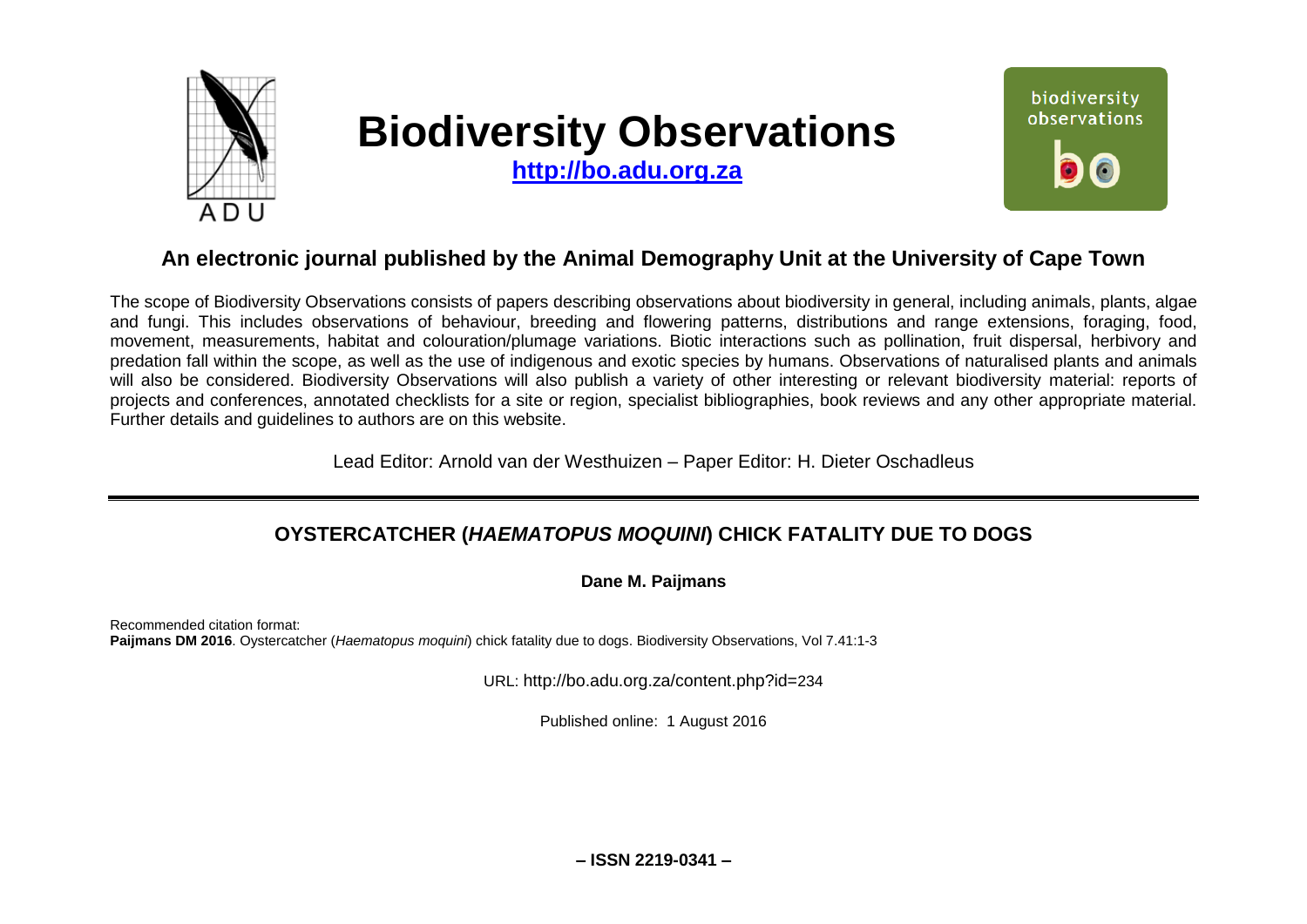

## **PREDATION**

## **OYSTERCATCHER (***HAEMATOPUS MOQUINI***) CHICK FATALITY DUE TO DOGS**

*Dane M. Paijmans\**

DST/NRF Centre of Excellence, Percy FitzPatrick Institute of African Ornithology, University of Cape Town, Rondebosch, 7701, South Africa

\* Corresponding author: d.paijmans@gmail.com

African Black Oystercatcher (*Haematopus moquini*) chick fatalities occur due to a number of different factors. These include wave action, wind-driven sand storms, and predation by birds and wild mammals (Loewenthal 2007). The anthropogenic causes are related to excessive site disturbance which reduces parental foraging ability (Leseberg et al. 2000) and more direct fatalities as a result of unrestrained dogs (*Canis lupus familiaris*) (Loewenthal 2007).

To reduce these anthropogenic effects resulting in chick deaths on Noordhoek Beach (34°07' S, 18°20' E), SANParks proclaimed the site between Klein Slangkopunt and the Kakapo shipwreck a restricted area (Fig. 1). As Noordhoek beach falls within the Table Mountain National Park, noncompliance may be enforced with a fine. This restriction is active over the African Black Oystercatchers breeding season (November-March) and, as it is not fenced off, it allows for visitors to walk within the high tide water mark as this has minimal effect on the breeding pairs (SANParks 2015). As of 2008 an additional permit is also required if you would like to take a restrained dog to this beach (SANParks 2015).

These restrictions have had little effect and until 2013 no record of them being enforced is noted (Mposo 2013). This was seen all too clearly over the 2012/13 breeding season as I monitored the

breeding pairs at this site for the Oystercatcher Conservation Program (OCP). Within a few days of 10 February 2013, one of the pairs I was monitoring re-laid a clutch of two eggs after losing their one-egg clutch earlier that season. As the pairs on this breeding site rarely hatch any chicks (Paijmans 2014) this clutch failure was not a surprise. This is usually a result of regular flooding at spring tide and heavy predation (pers. obs.). Over the next few weeks I returned to the site as part of the study and on 7 March 2013 the two eggs were found to be freshly hatched, the chicks' bills still having 'egg tooths' (Fig. 2).



**Fig 1.** African Black Oystercatcher breeding site at Noordhoek beach. The area outlined in red (up to the shipwreck) is restricted.

Over the following two weeks the site was visited and the chicks were growing and healthy. As they had survived the initial week their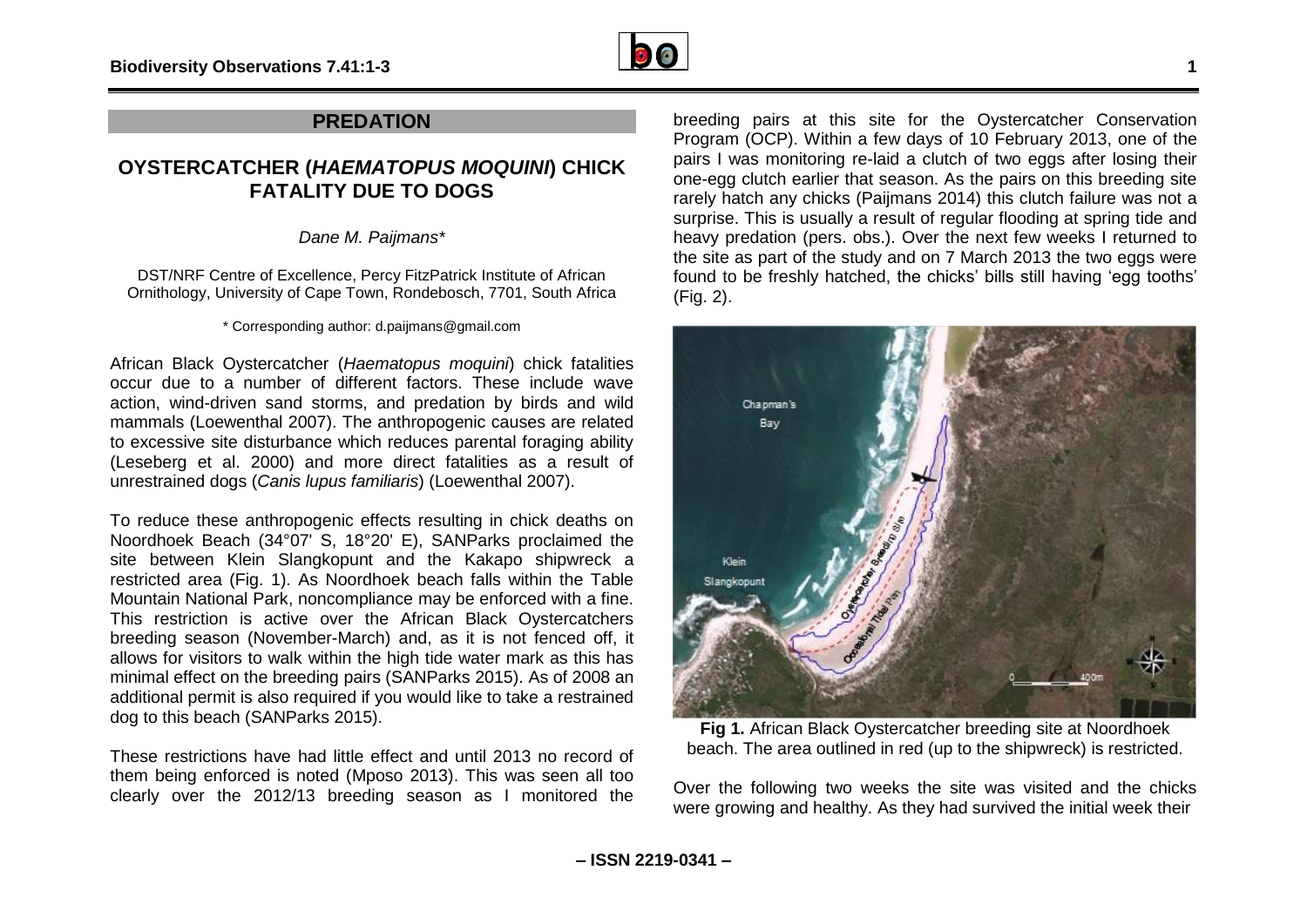



**Fig 2.** a) A clutch of African Black Oystercatcher eggs and, b) the pair of chicks shortly after hatching.

probability of success increased dramatically as they had made it through the most dangerous stage (Loewenthal 2007).

Sadly, however, on returning to the site on the 22 March 2013 I found one of the chicks freshly killed within the parents' territory. The chick was circled by dog tracks and had tears to its abdomen (Fig. 3). Shortly before arriving at the site I had seen two unrestrained dogs chasing various birds at the site. I did not attempt to find the other chick as both parents were very distressed. Once I had visited the rest of the breeding site I returned to attempt to find the remaining chick. There was no sign of the sibling and the deceased chick had been fed on by gulls. Further visits to the site resulted in the same outcome and the sibling was never seen again.

Although this site does not produce a large number of fledglings, it is necessary to enforce these seasonal restrictions to ensure the few breeding pairs present are offered the best chances of success and that avoidable deaths are prevented where possible.

#### **Acknowledgements**

The Oystercatcher Conservation Programme (OCP) is part of the Percy FitzPatrick Institute of African Ornithology and was funded by the National Research Foundation.

#### **References**

**Leseberg A, Hockey PAR, Loewenthal D** 2000. Human disturbance and the chick-rearing ability of African Black Oystercatchers (*Haematopus moquini*) a geographical perspective. Biological Conservation 96: 379-385